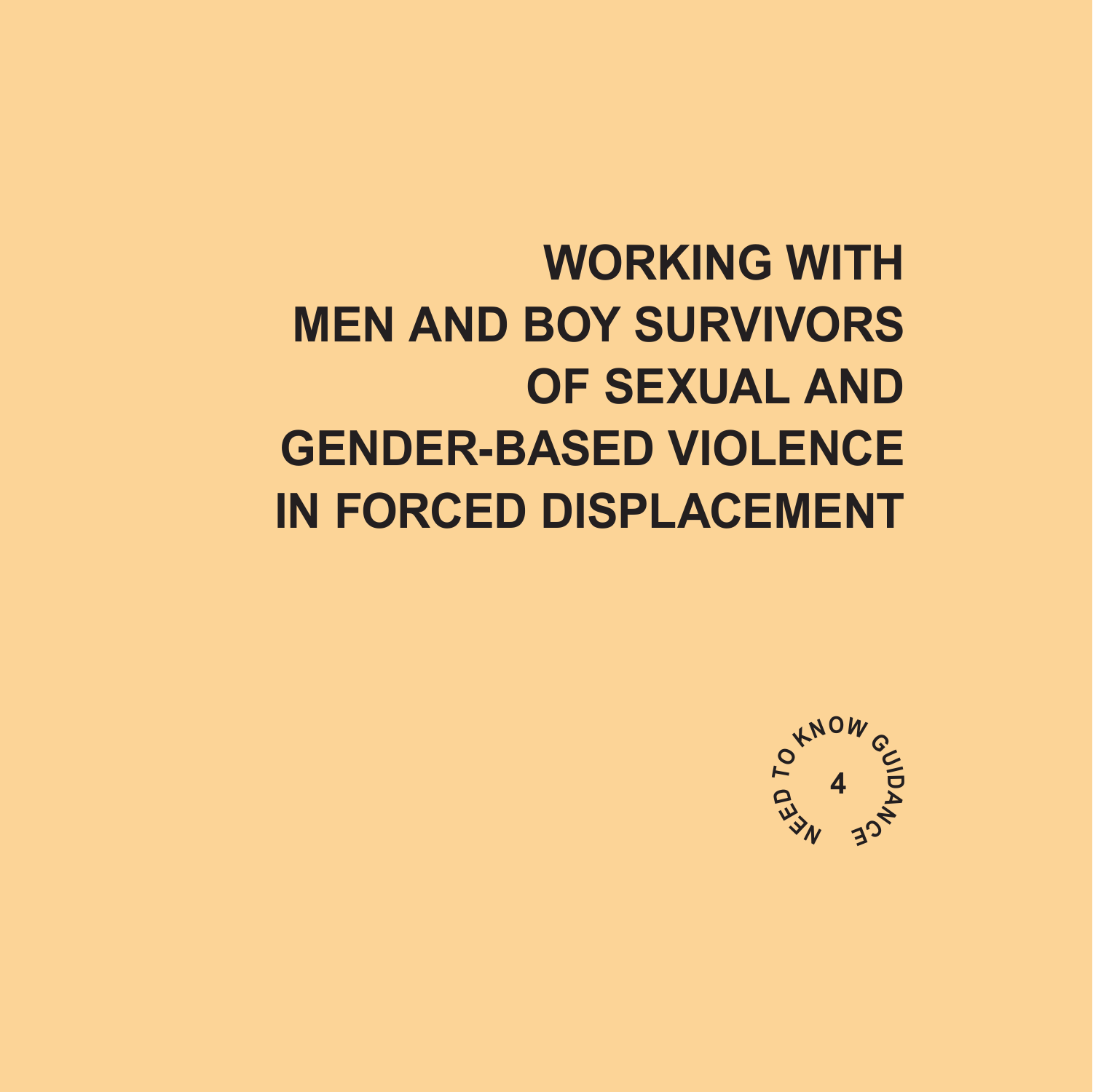Any part of the guidance may be reproduced, translated into other languages or adapted to meet local needs without prior permission of UNHCR, provided that all parts are distributed free of charge and UNHCR is acknowledged.

© 2012, United Nations High Commissioner for Refugees

Division of International Protection United Nations High Commissioner for Refugees 94, rue de Montbrillant 1202 Geneva, Switzerland Email: HQTS00@unhcr.org www.unhcr.org



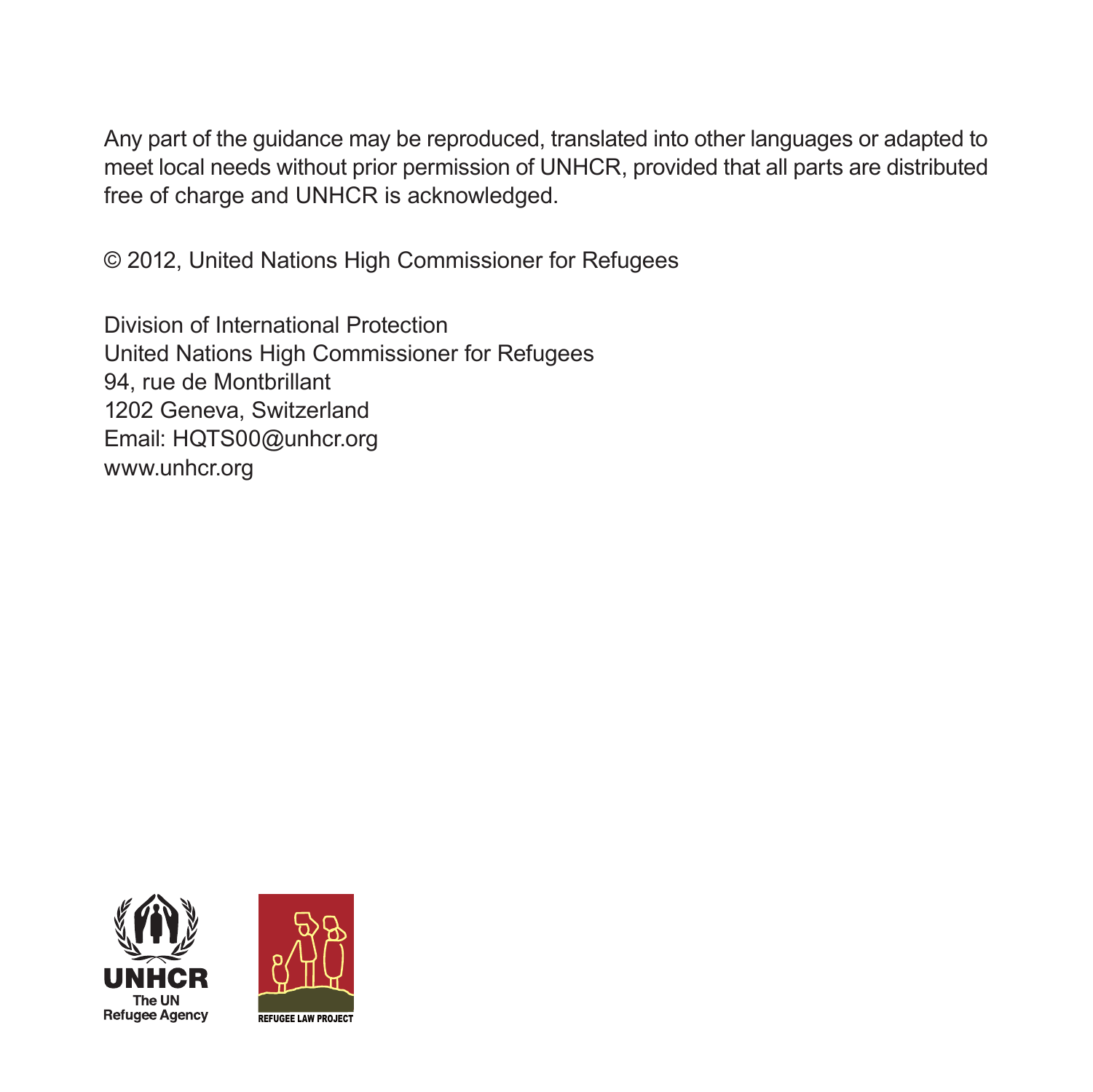# contents

| objective                                                    | 2  |
|--------------------------------------------------------------|----|
| overview                                                     | 3  |
| key messages for staff, partners, survivors, and communities | 6  |
| key considerations for inclusive SGBV programming            | 8  |
| key resources                                                | 16 |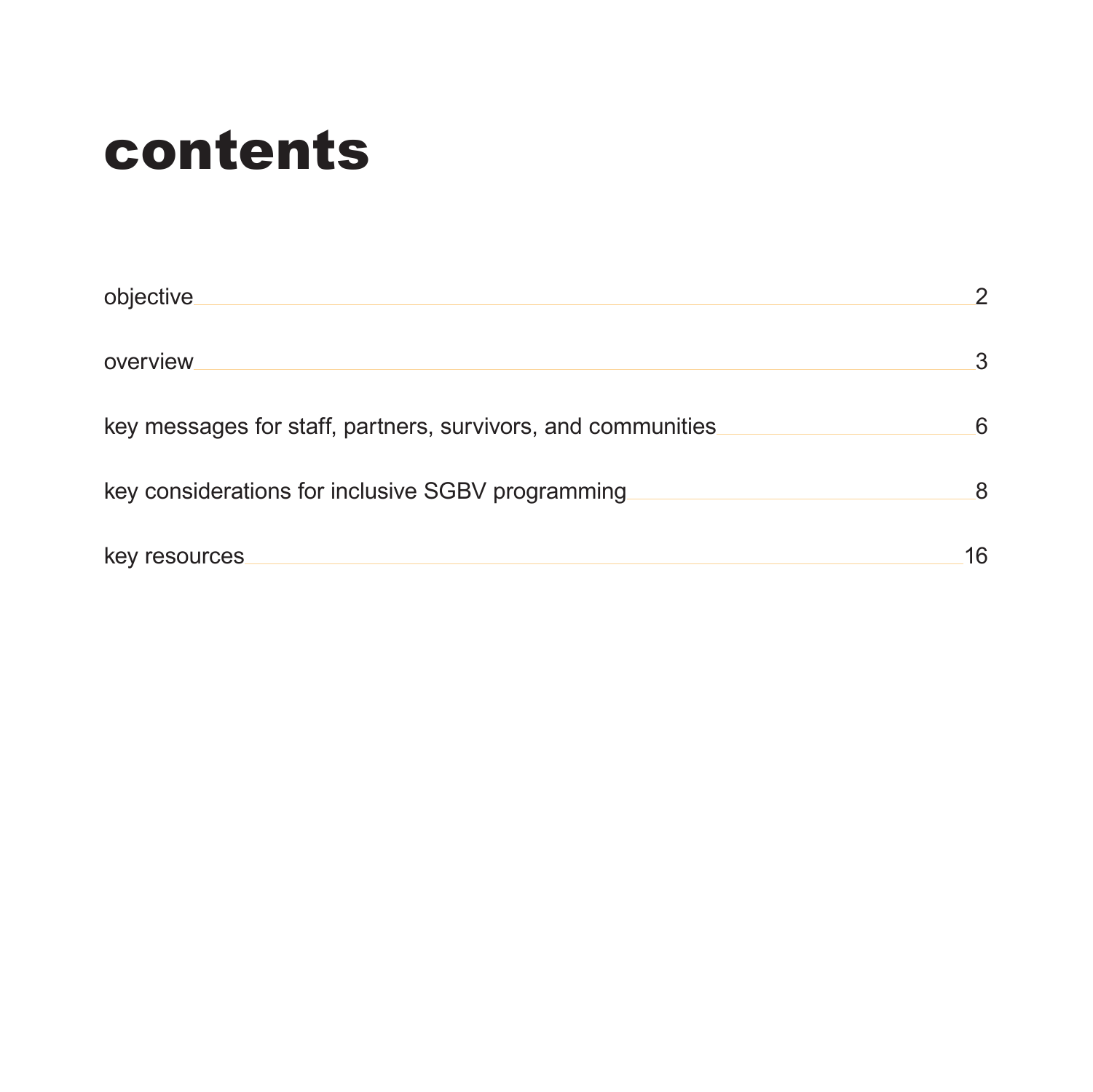# <span id="page-3-0"></span>objective

Refugee1 men and boys can be subjected to sexual and gender-based violence (SGBV). Survivors have specific health, psychosocial, legal, and safety needs, but often find it hard to discuss their experience and access the support they need. It is important that UNHCR and its partners take steps to address these difficulties. The objectives of this note are to emphasise that programmes on sexual and gender‑based violence need to include men and boys, and to provide guidance on how to access survivors, facilitate reporting, provide protection and deliver essential medical, legal and social services.<sup>2</sup>

<sup>1</sup> This note focuses on refugees and speaks of refugees throughout. However, its guidance is relevant also to asylum‑seekers, returnees, stateless and internally displaced persons and other persons of concern to UNHCR.

<sup>2</sup> This note focuses on how to work with survivors, rather than on prevention strategies.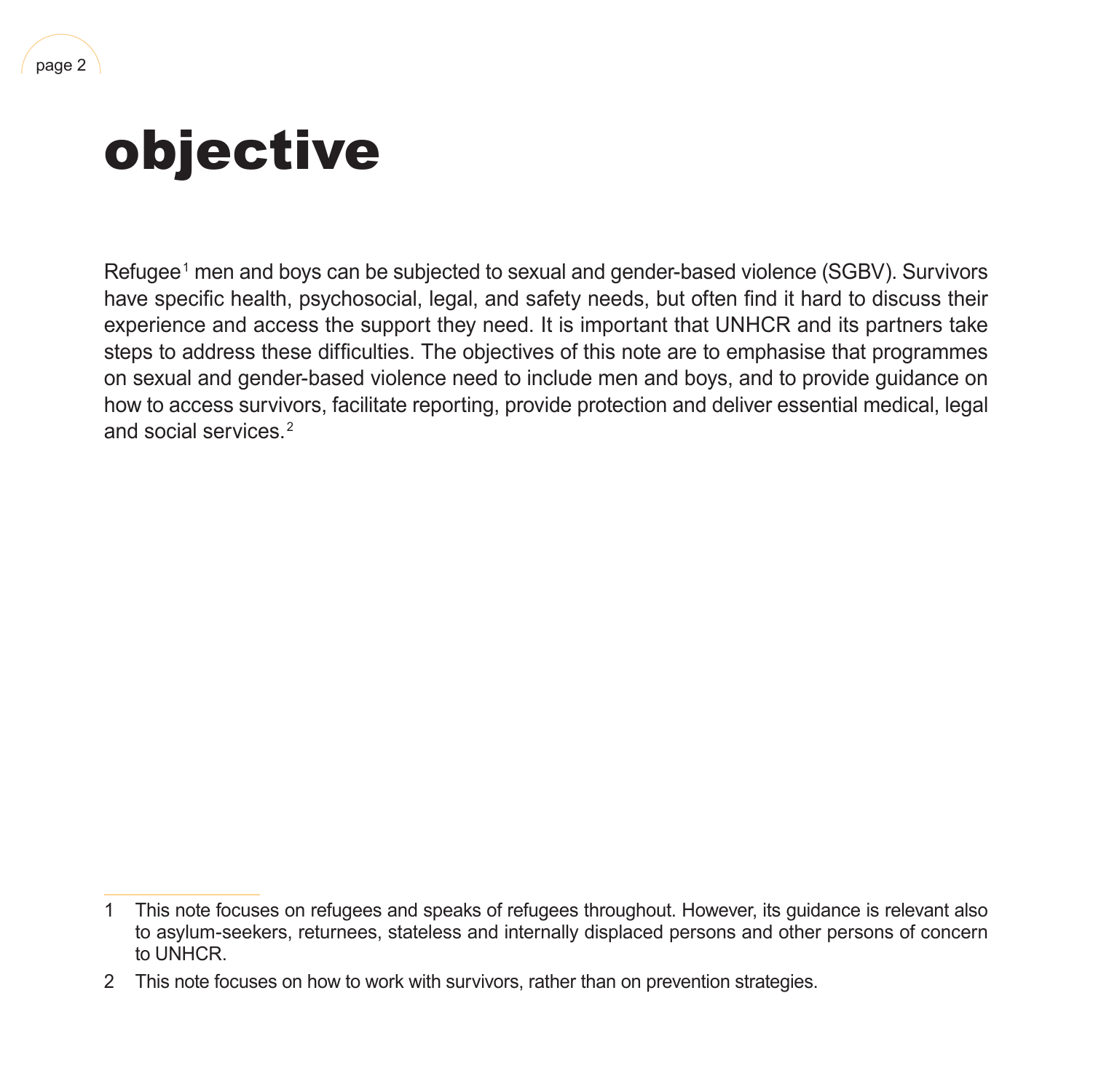## <span id="page-4-0"></span>overview

Sexual violence against women and girls in conflict situations is increasingly understood to be a weapon of war.<sup>3</sup> Following long-term national and international advocacy, more countries are legislating against it, although prevention and redress remain extremely inadequate. Sexual violence against women and girls has also become a central protection concern in displacement contexts. By contrast, sexual violence against men and boys is less understood or acknowledged.<sup>4</sup> It is increasingly evident, nevertheless, that this is a recurrent protection concern in situations of conflict and displacement.<sup>5</sup> It can be a cause of flight and, for some refugee men and boys, a key source of vulnerability in the country of asylum.

Where social and cultural norms reinforce gender inequality by casting men as inherently strong and expected to protect women and children, attacks on markers of gender identity are a powerful weapon of war. Where social norms and taboos on sexuality and sexual orientation marginalise or stigmatise same-sex relations,<sup>6</sup> sexualised attacks against men serve not only to diminish

6 This is aggravated when laws prohibit same‑sex relations, and particularly when they make no distinction between consensual and non‑consensual acts.

<sup>3</sup> Key UN Security Council Resolutions that address Women, Peace and Security are 1325, 1820, 1888 and 1960.

<sup>4</sup> See Sandesh Sivakumaran, "Lost in translation: UN responses to sexual violence against men and boys in situations of armed conflict", International Review of the Red Cross, Volume 92, Number 877, March 2010.

<sup>5</sup> At this stage it is impossible to provide general prevalence rates because sexual violence is generally under‑reported and, against men and boys, it is seriously under‑reported. There are also few studies of sexual violence against men during conflict. (For the Eastern Congo, however, see: http://jama.ama-assn.org/ [content/304/5/553.short.](http://jama.ama-assn.org/content/304/5/553.short)) As noted in the IASC Guidelines (2005): 'It is important to remember that sexual violence is under‑reported even in well‑resourced settings worldwide, and it will be difficult if not impossible to obtain an accurate measurement of the magnitude of the problem in an emergency. All humanitarian personnel should therefore assume and believe that GBV, and in particular sexual violence, is taking place and is a serious and life-threatening protection issue, regardless of the presence or absence of concrete and reliable evidence.'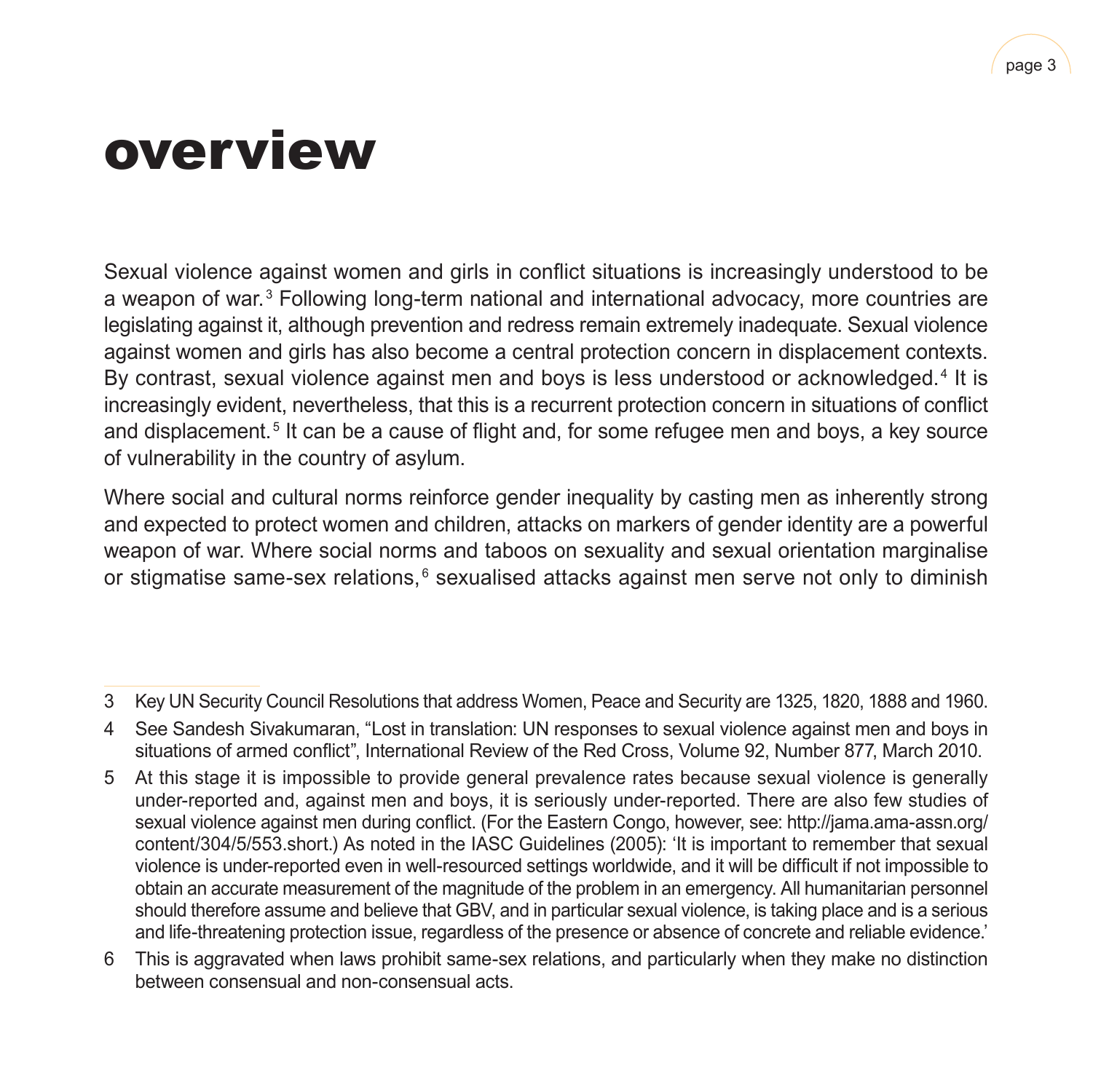their masculinity in their own eyes and the eyes of perpetrators, but can be interpreted by the survivor, perpetrators, and the wider community to be an expression of his sexual orientation or gender identity.<sup>7</sup>

Sexual violence against men and boys involves non-consensual sexual acts, including rape, ${}^{8}$  and a range of sexualised forms of torture.<sup>9</sup> Perpetrators of rape may use their own bodies, as well as weapons or objects. In addition to immediate physical harm, an act of sexual violence highlights the survivor's vulnerability and challenges his perception of masculinity, sexuality, procreative capacity and gender identity.<sup>10</sup> Male survivors of sexual and gender-based violence are therefore affected physically, psychologically and socially. As with female survivors, physical injuries are frequently accompanied by psychological distress, depression, difficulties with intimate relations, social stigma, marginalisation and isolation, inability to engage in particular livelihoods, and lack of legal redress.

Entrenched gender norms combined with cultural and religious taboos, and scarce services, make it very difficult for males to disclose that they are survivors of sexual violence, while service providers may not recognize the male experience of SGBV.<sup>11</sup> Communities are frequently reluctant to acknowledge the experience of male survivors because it may be seen, among other things, as conceding weakness and bringing shame to the community.

Left unaddressed, the effects of sexual violence magnify the risks inherent in conflict and displacement contexts and gravely harm the social and economic well‑being of survivors. The effects of sexual violence on individuals, households and entire communities seriously damage

- 10 For more information on gender identity and sexual orientation, and related vulnerabilities, see: *Working with Lesbian, Gay, Bisexual, Transgender & Intersex Persons in Forced Displacement, Need to Know Guidance 2*.
- 11 In some countries, medical services for survivors of sexual violence are located in gynecology departments.

<sup>7</sup> This may be a particular fear for men who in the course of sexual violence experienced physiological arousal, which in these circumstances is a physical response of the body but no indication of sexual pleasure.

<sup>8</sup> In addition to being raped themselves, men and boys may be forced to witness the rape of their wives, sisters, daughters or mothers, and at times are forced to rape persons close to them, whether male or female.

<sup>9</sup> It is important to note that many survivors object to describing their experience of rape as torture.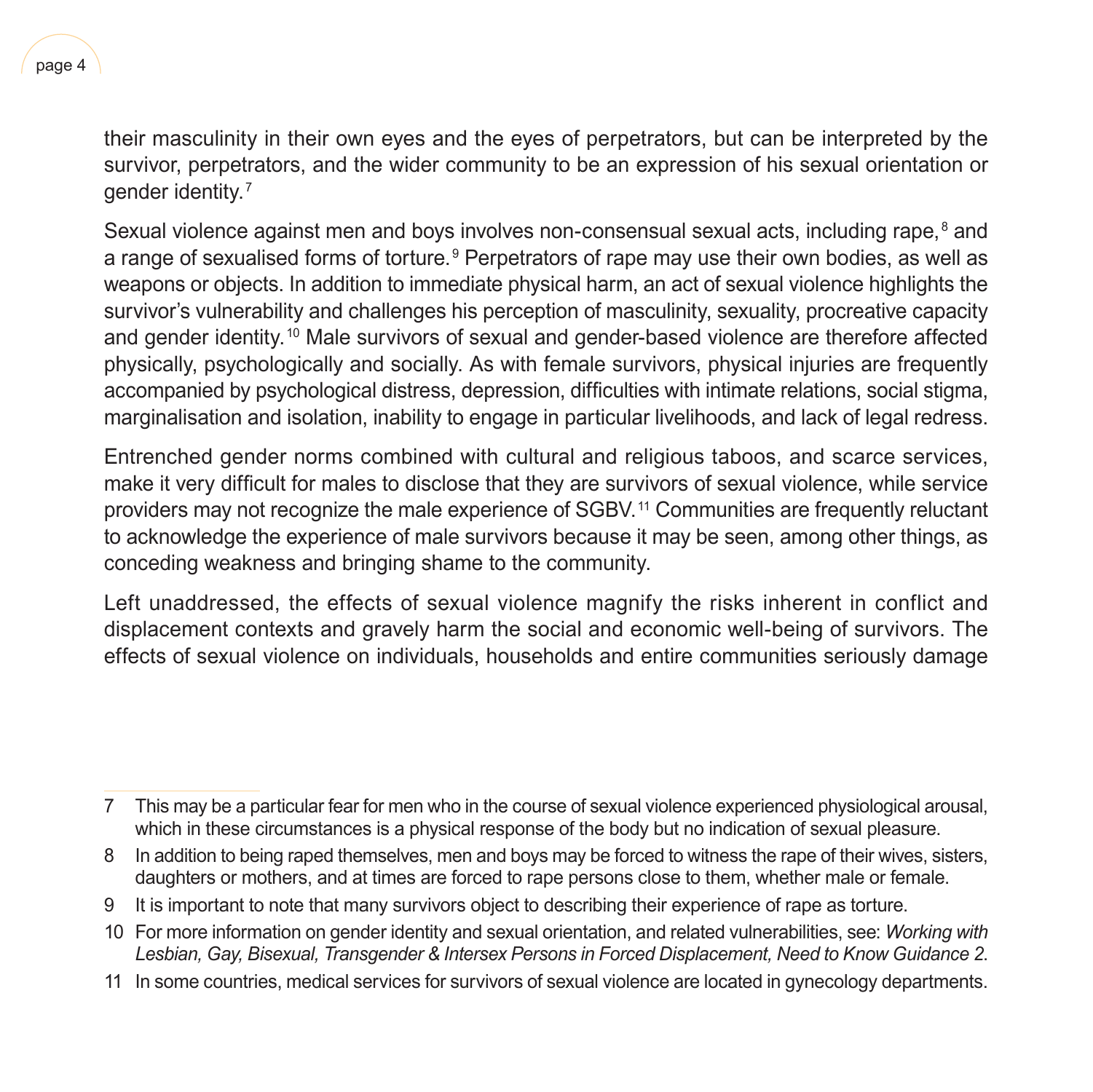social relationships, thereby undermining peace and security and the likelihood of achieving durable solutions.

Sexual violence against men is also a threat in displacement and asylum situations. Where they face serious livelihood challenges, men as well as women are at risk of sexual exploitation and abuse in return for shelter and food, or other forms of survival sex. Men who are subject to detention may be at risk of rape or demands for sexual favours in return for release. Though asylum and conflict situations are different, the essential protection needs of survivors are the same.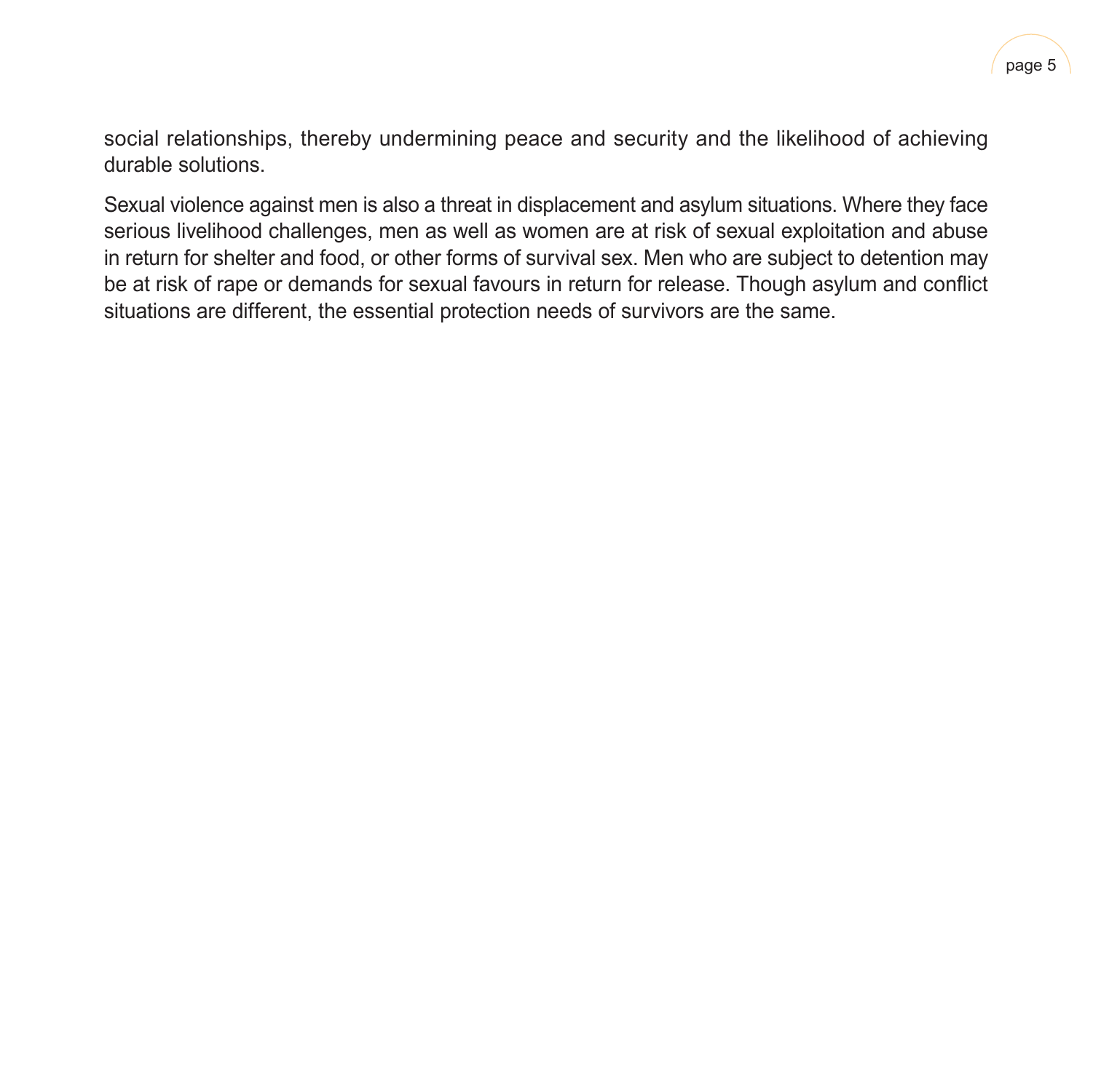## <span id="page-7-0"></span>key messages for staff, partners, survivors, and communities

- SGBV is a risk for men and boys as well as for women and girls. This reality must be reflected systematically in the design and delivery of all SGBV prevention and response initiatives, including initiatives to enhance survivor's access to justice.
- **In many displacement contexts, men and boys are at risk of being coerced into unwanted sexual** acts or may be forced by circumstances to engage in survival sex. In conflict situations, men and boys, just as women and girls, may be raped or subjected to other forms of sexual violence as a weapon of war.
- Sexual violence is inflicted on men as a means of disempowerment, dominance and undermining concepts of masculinity.
- Rape is rape, regardless of the survivor's sex, presumed or real gender identity, or sexual orientation. While not all countries have criminalized male rape, 12 it is always a violation of international human rights.
- No survivor of sexual violence, whether man, woman, girl or boy, should be stigmatised, marginalised or left without care.
- Whereas in consensual sexual relations there is mainly congruence between a person's sexual acts, self‑acknowledged sexual orientation or gender identity, under circumstances of coercion

<sup>12</sup> Definitions of rape in national legislation often exclude males.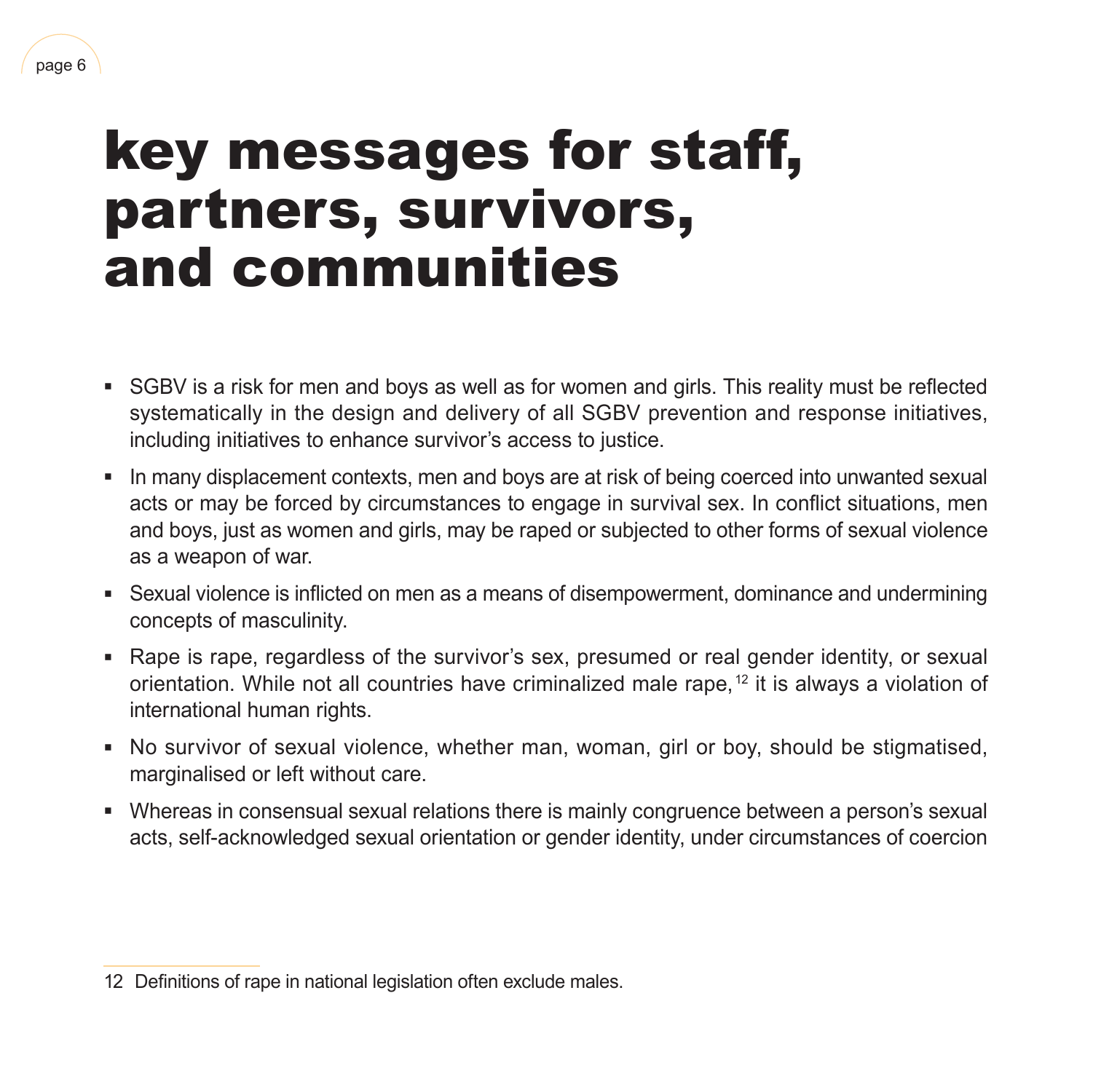these elements may be disconnected. Experience of coerced penetrative sex, for example, does not make a man or boy homosexual, or change a man into a woman or a boy into a girl.

- Stigma is one of the biggest barriers to timely treatment of survivors of SGBV as it may prevent the survivor from reporting and seeking help.
- Understanding context-specific gender norms is essential to the design of effective interventions for survivors of SGBV.
- The main triggers of survival sex for men and boys, as for women and girls, are a lack of alternative survival options/ livelihoods.
- **•** The failure to address sexual violence against men and boys can result in some survivors resorting to negative coping mechanisms, including, in extreme cases, violence, that can have a lasting, damaging impact on their family and the broader community.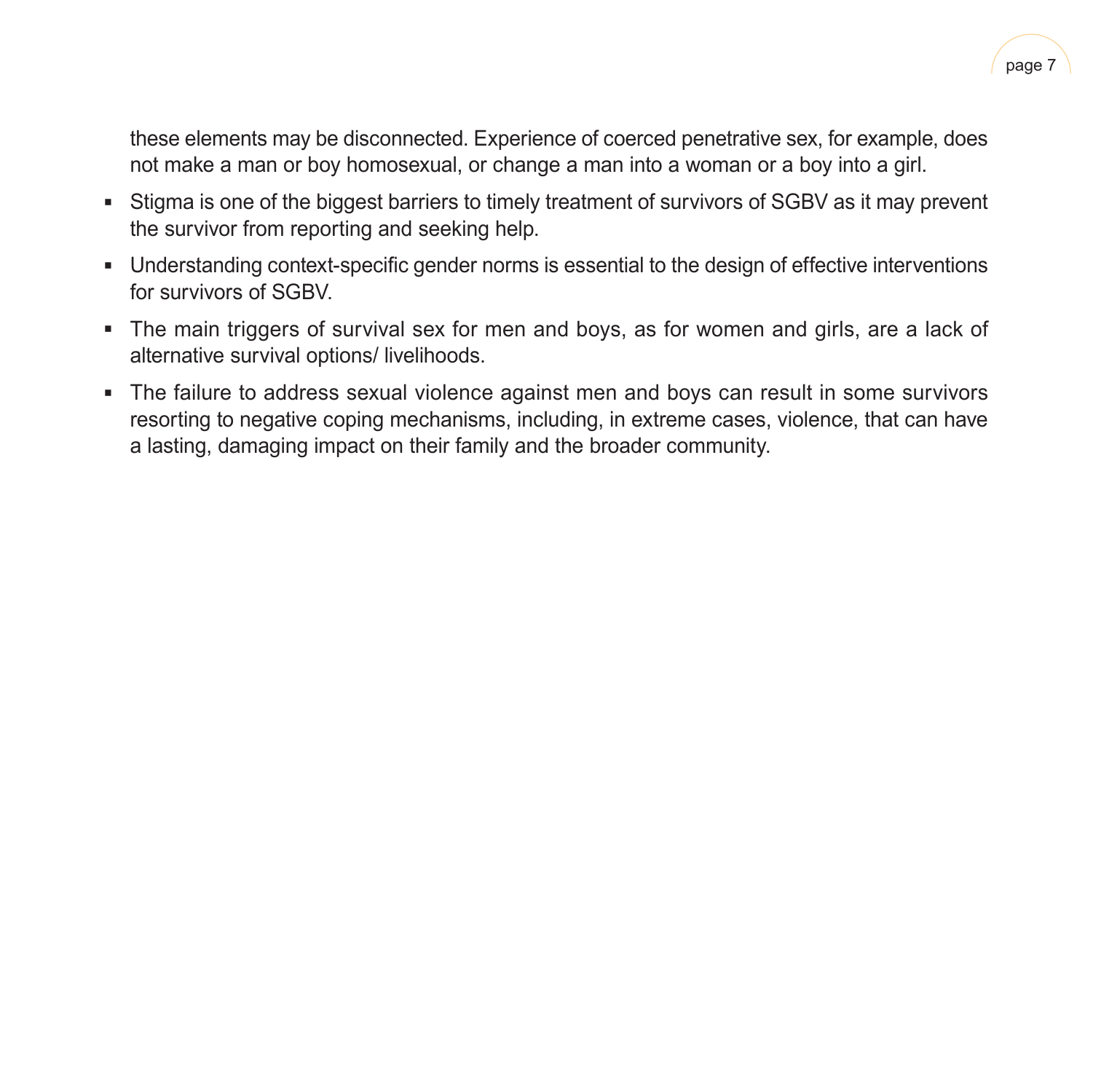# <span id="page-9-0"></span>key considerations for inclusive SGBV programming

Men and boy survivors of sexual violence often suffer silently because widely held social norms and perceptions of gender, social stigma, and cultural taboos regarding discussion of sex and sexuality make it difficult for them to come forward. Moreover, when they do speak, service-providers frequently fail to listen to or believe them. Often, they do not recognise the gravity of their experiences or the impact on their subsequent well-being and capacity for self-reliance. These failures are often based on insensitivity or lack of training on the extent to which men and boys suffer from SGBV, and its impact, or how the needs of survivors can be addressed.

Staff and partners who are involved in SGBV programming should explicitly acknowledge the experience of men and boy survivors, respect their right to confidentiality, and include them in programmes that meet their distinct needs. Observing the following points will help to promote programmes that are inclusive of men, women, boys and girls.

## **Be attentive: indicators for identification**

Male survivors rarely report SGBV incidents immediately, and frequently do so only when the physical effects of attacks require urgent intervention. Some men and boys dare only to seek assistance several years after the event.

The following behaviours are not always present; however, very frequently male survivors of sexual violence:

- Cannot sit comfortably; they will often sit on the edge of a chair or request to stand during an interview or meeting.
- Complain about lower back problems, signalling rectal problems.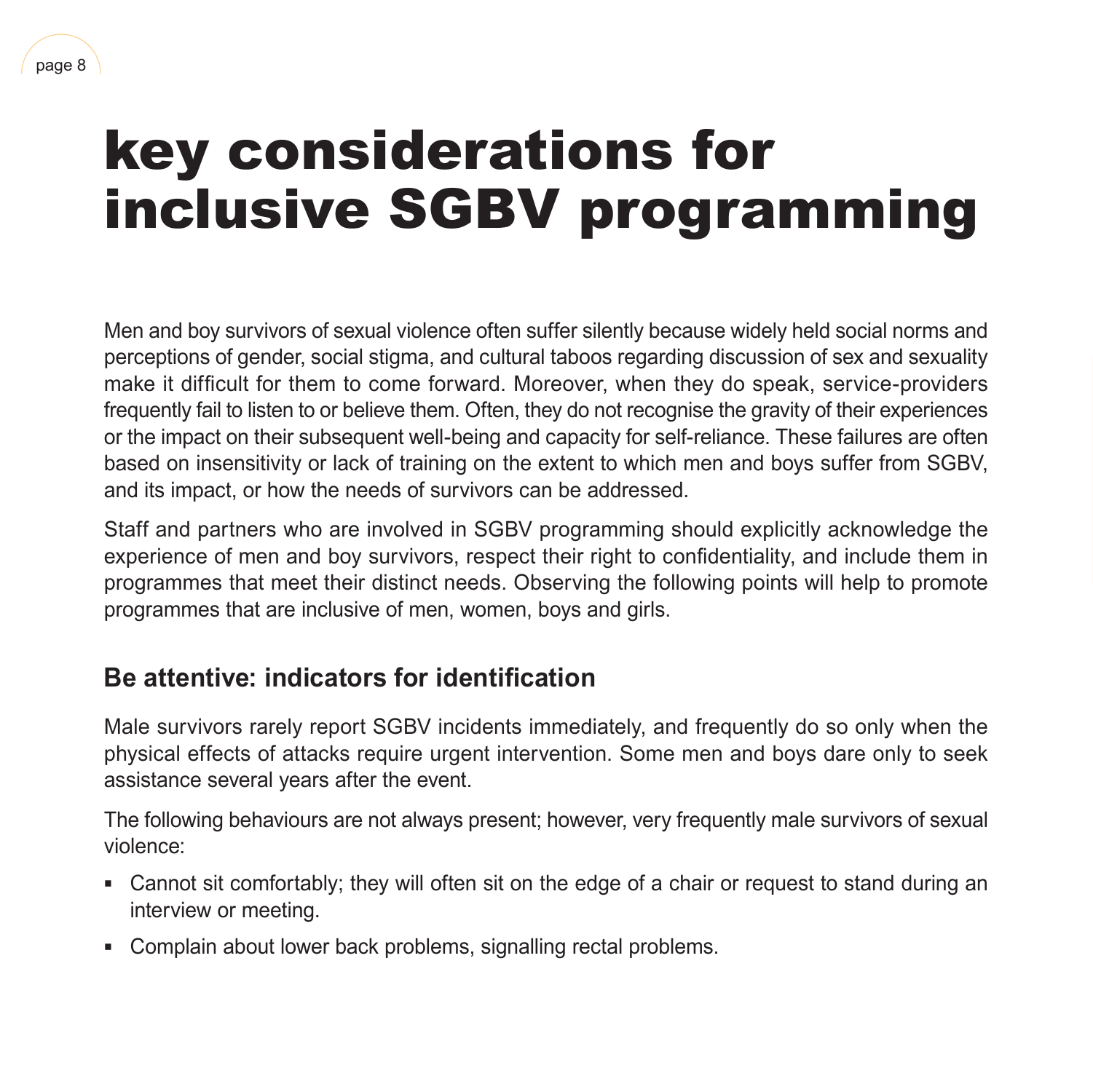

- Rarely make eye contact.
- Show high levels of anger and irritability.
- Show high levels of homophobia.
- Show a strong gender preference in relation to who interviews them.<sup>13</sup>
- Repeatedly discuss an apparently unrelated protection concern, even after this has been effectively addressed.

#### **action**

- Pay attention to these signs and respond to them.
- Provide information about urgent medical services, if appropriate, and all other available services, confidentially and sensitively.
- Convey the message that sensitive issues can be addressed confidentially when the survivor feels ready to talk about them.

Be alert to the possibility that sexual violence has occurred against a man if a woman who is counselled reports that her male partner:

- has lost sexual interest and refuses intimacy.
- is unable to relate to other persons, even their own children.
- has withdrawn from social or community activities and meeting spaces.

This behaviour may also be reported by the survivor, other family members, or friends.

<sup>13</sup> This choice appears to be very specific to the survivor: some prefer to be interviewed by men and others prefer women.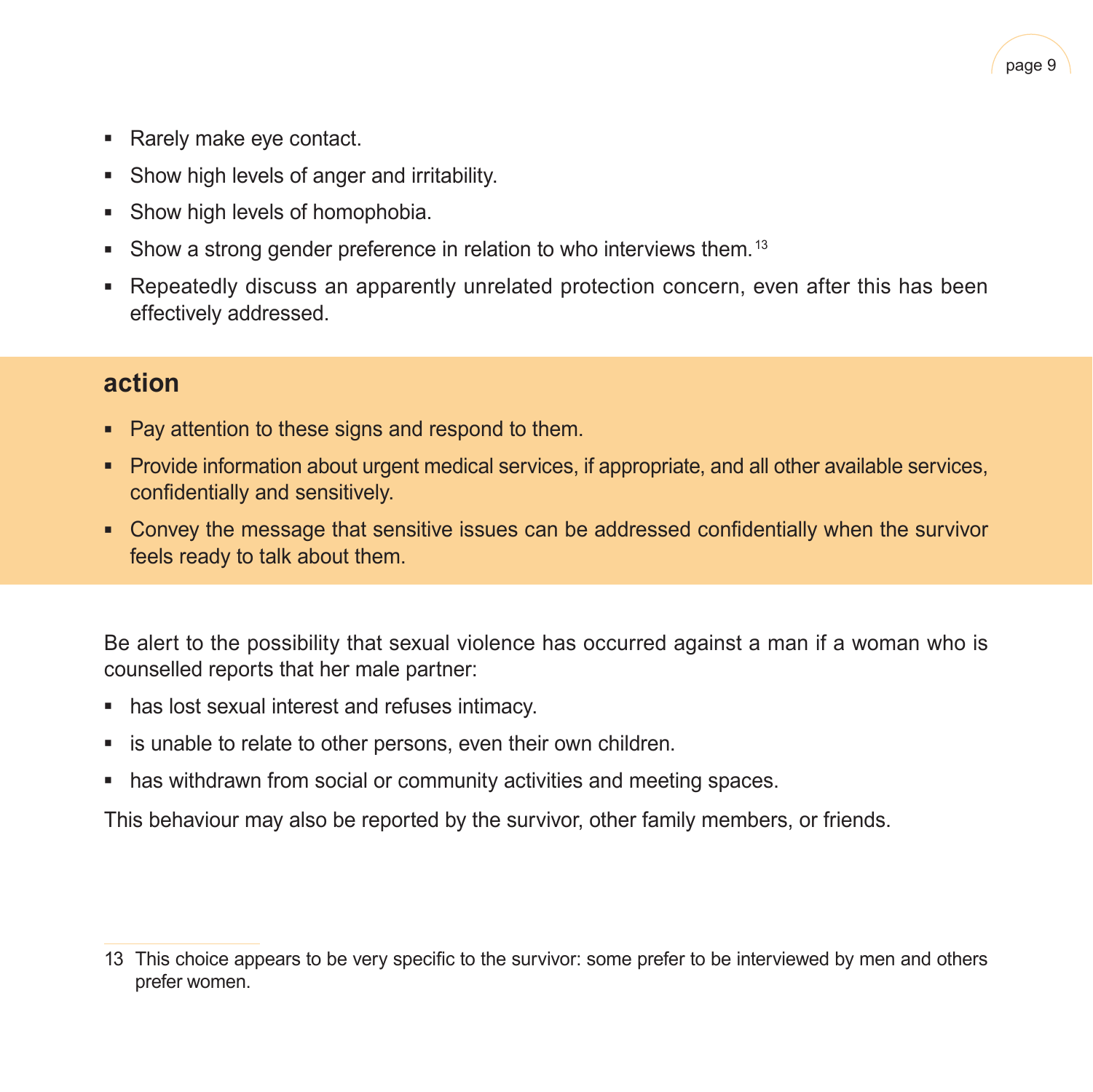### **Understand the needs of men and boy survivors**

The following needs of boy and men survivors should be identified and addressed:

**medical treatment** Physical consequences of sexual violence frequently include damage to the rectum and to the genitalia, urinary and sexually transmitted infections, and sexual dysfunction. Appropriate health services are frequently unavailable. Intrusive questioning by medical staff (or fear of it) inhibits survivors from seeking assistance.

**mental health** Psychological symptoms include loss of self-esteem, depression, hopelessness, anxiety, anger (including desire for revenge), shame, humiliation, resentment, flashbacks, nightmares, guilt, emotional numbing, aversion to being touched, withdrawal from domestic and social activities, fear of certain people (such as soldiers or police) who remind the survivor of the perpetrators, sleep and eating disorders, increased drug and alcohol consumption, and suicidal tendencies.

**social health** In addition to difficulties in domestic relations, including abandonment by spouses, survivors often experience loneliness and may be socially stigmatized or ostracized by their community if their history becomes known. They may be excluded from places of worship, recreation, and employment, in addition to losing the respect of their household. Fear that they will not be believed prevents some survivors from seeking assistance. Many survivors are afraid that they are no longer men, and young unmarried survivors may doubt their capacity to establish a family.

**livelihood support** Before, during, and after treatment, many survivors find they are not able to engage in work that requires physical strength. While they recover from treatment, particularly from surgical interventions, survivors may need income and housing support for six to twelve months. Once a survivor is sufficiently recovered, assistance to re‑establish a means of livelihood will reduce the chances that he will need to resort to high risk survival strategies.

**legal protection** Legal definitions of rape are often specific to women and children, making it impossible for adult men to lay a charge of rape. Where same-sex relations are criminalised, male survivors are at risk of being interrogated about their sexual orientation and prosecuted for having engaged in same‑sex activity. Many survivors do not report incidents because they lack confidence in the judicial system. Failure to prosecute could increase the risk that SGBV offences may be repeated.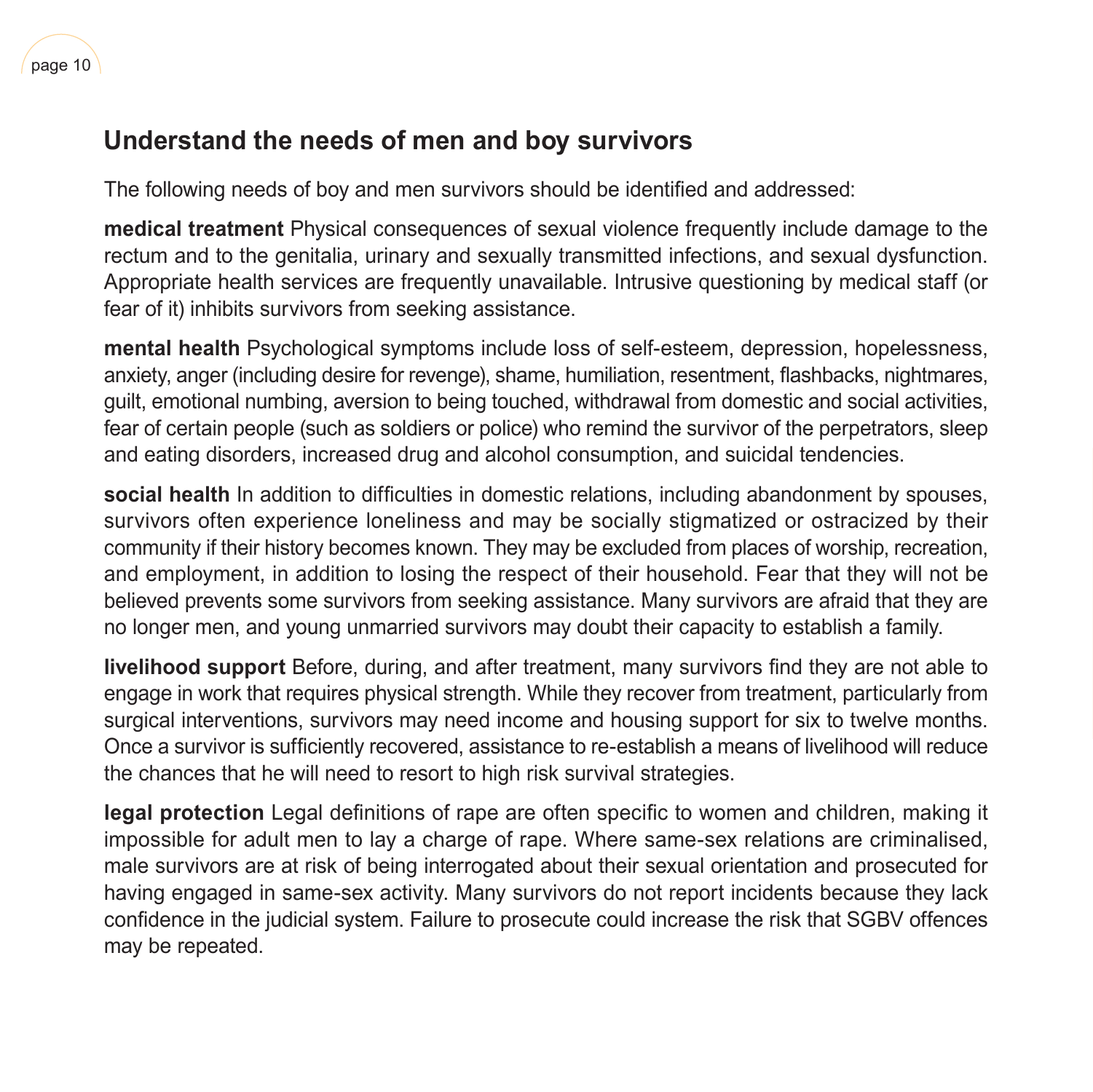### **Train all staff in inclusive understanding of sexual and gender-based violence**

The gender norms and cultural taboos of staff and service providers frequently resemble those of survivors. In-depth training on the distinctions and connections between gender, sexuality, sexual orientation and sexual violence is essential for staff and partners if they are to hear and respond sensitively to accounts of sexual violence against men and boys, or of exploitative situations affecting boys and men engaged in survival sex. It is vital to understand the difference between a person being coerced into committing specific sexual acts, and their sexual orientation and gender identity. Poor understanding of such distinctions can jeopardize a male's social standing in his family and community and perpetuate his own and his family's suffering.

#### **action**

- Examine and challenge your own assumptions and stereotypes about gender, including male (in)vulnerability to SGBV and the harm it causes.
- Raise awareness through training, guided discussions, and use of awareness raising materials such as documentaries.
- Develop strategic partnerships with organizations that have relevant expertise.
- Provide training for UNHCR and partner staff, particularly on protection issues, essential services and counselling.

### **Work with individuals and build trust during interviews**

Many survivors choose not to disclose their experiences of sexual violence at initial interviews. Delayed disclosure should be taken seriously and it should not be assumed that the person is seeking additional support or resources, or resettlement. Many male survivors only report their experiences when they require urgent medical intervention. When staff recognise and respond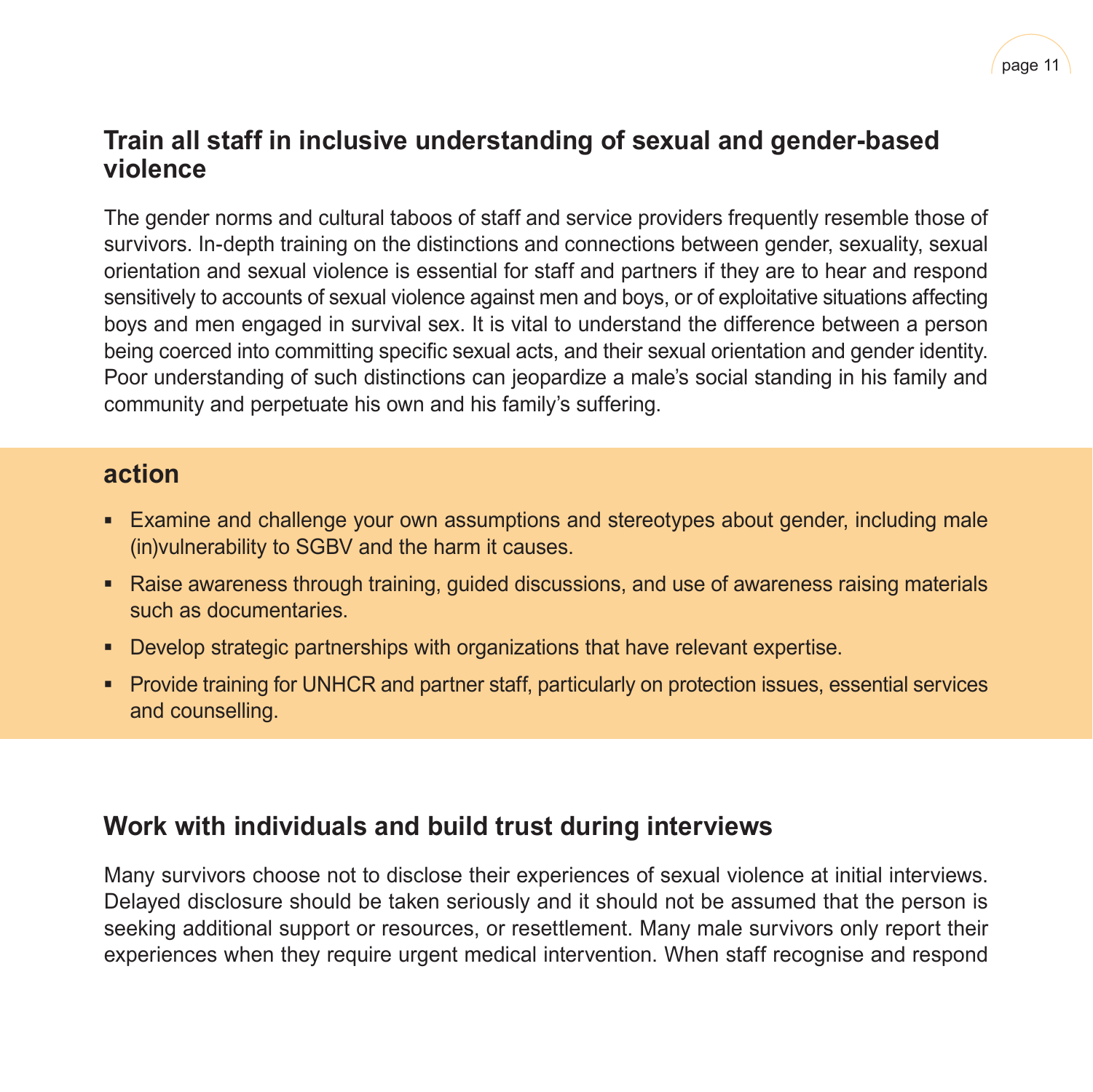promptly to such medical needs, the trust they create often enables men and boys to fully disclose their experiences of sexual violence.

#### **action**

- Be alert to the indicators (page 8 and 9).
- **•** Where possible, let the survivor choose whether he is interviewed by a man or a woman.<sup>14</sup> In the case of young survivors, the interviewer needs to be trained in the specifics of interviewing children.
- Where interpretation is required, allow the survivor to choose the interpreter he prefers.
- Explain to the survivor that the more fully he describes his experience the easier it is to understand his case, and that follow up meetings are possible.
- **E** Ask whether the person has immediate medical issues that require attention.
- Respect the survivor's narrative and his categorisation, and make it clear that you have done so by taking notes and reporting his account back to him. Do not try to redefine his experience (from rape to torture, for example).
- Where possible and agreed to by the survivor; extend individual counselling to include support persons such as spouses, other family members, host families, in order to maximise support to the individual directly affected.
- Acknowledge the legitimacy of feelings of anger, and explore how the survivor might channel these feelings positively.
- Clarify for survivors that coerced sexual acts are not necessarily linked to their sexual orientation.

<sup>14</sup> Although many survivors will prefer an interviewer of the same sex, this is not always the case. Whenever possible, they should be given a choice.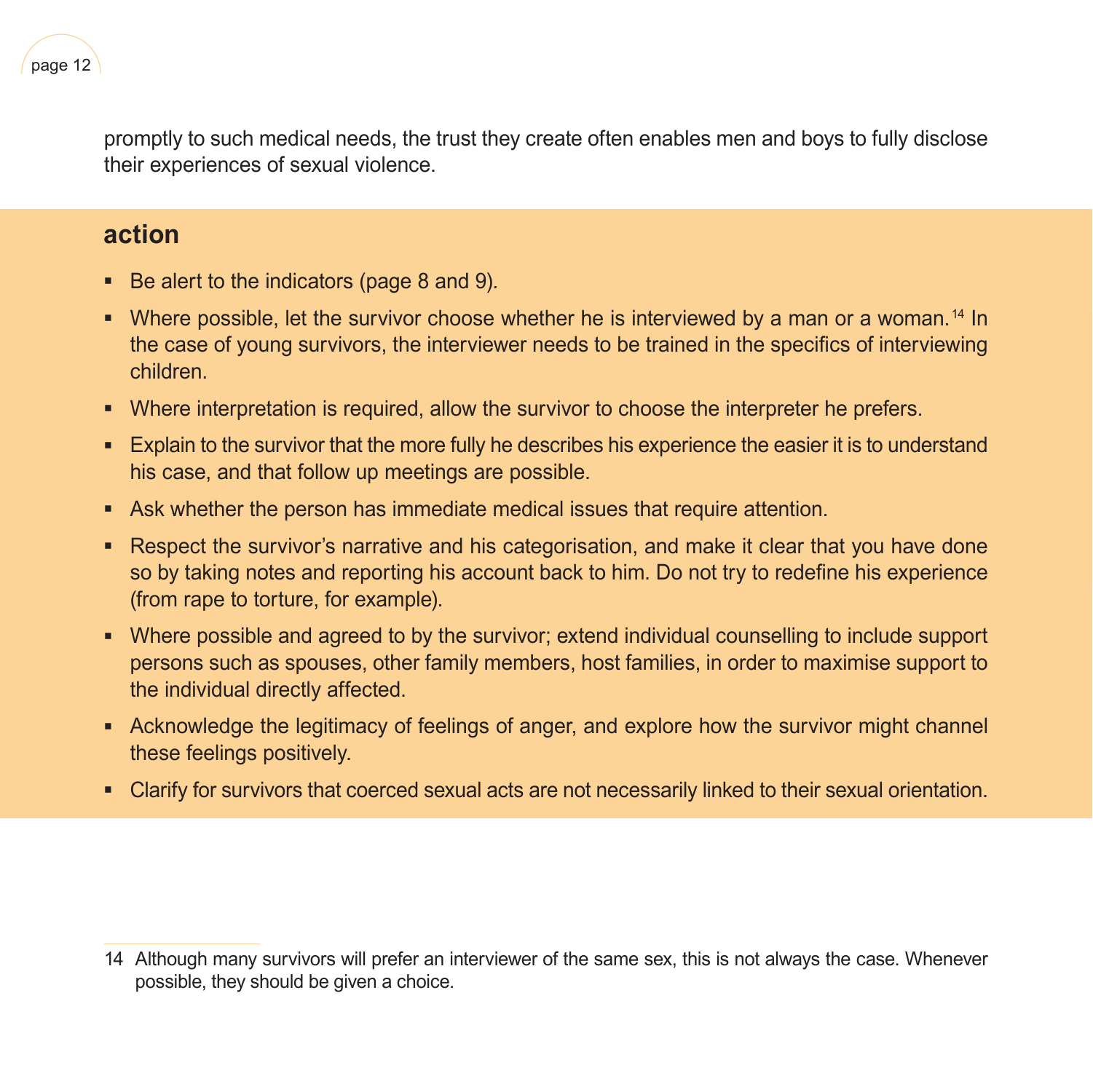

### **Provide peer survivor support**

Many survivors try to cope in isolation, unaware that other survivors have similar or related experiences. Joining a group of fellow survivors can be empowering and healing because individuals are able to situate their experiences in a larger context. Groups require careful management, particularly with regard to confidentiality.

#### **action**

- **Provide a safe space in which groups can form and meet.**
- **Offer them advice and support.**
- **EXECT** Tell survivors referred by service providers that a support group exists.
- Encourage self-help activities (enabling members to support each other through hospital visits, for example).
- **EXECT** Allow group members to refer survivors for counselling and legal support.

### **Signal to refugees and their communities that UNHCR and partners understand SGBV inclusively**

The whole community should be aware of and be sensitive to issues surrounding SGBV. It should understand that potential victims include males. Men and boys need to know that the threat or fact of sexual violence against them is recognised and understood. Women and girls need to know that their male relatives and friends might suffer from SGBV and that its occurrence will be taken seriously and dealt with confidentially.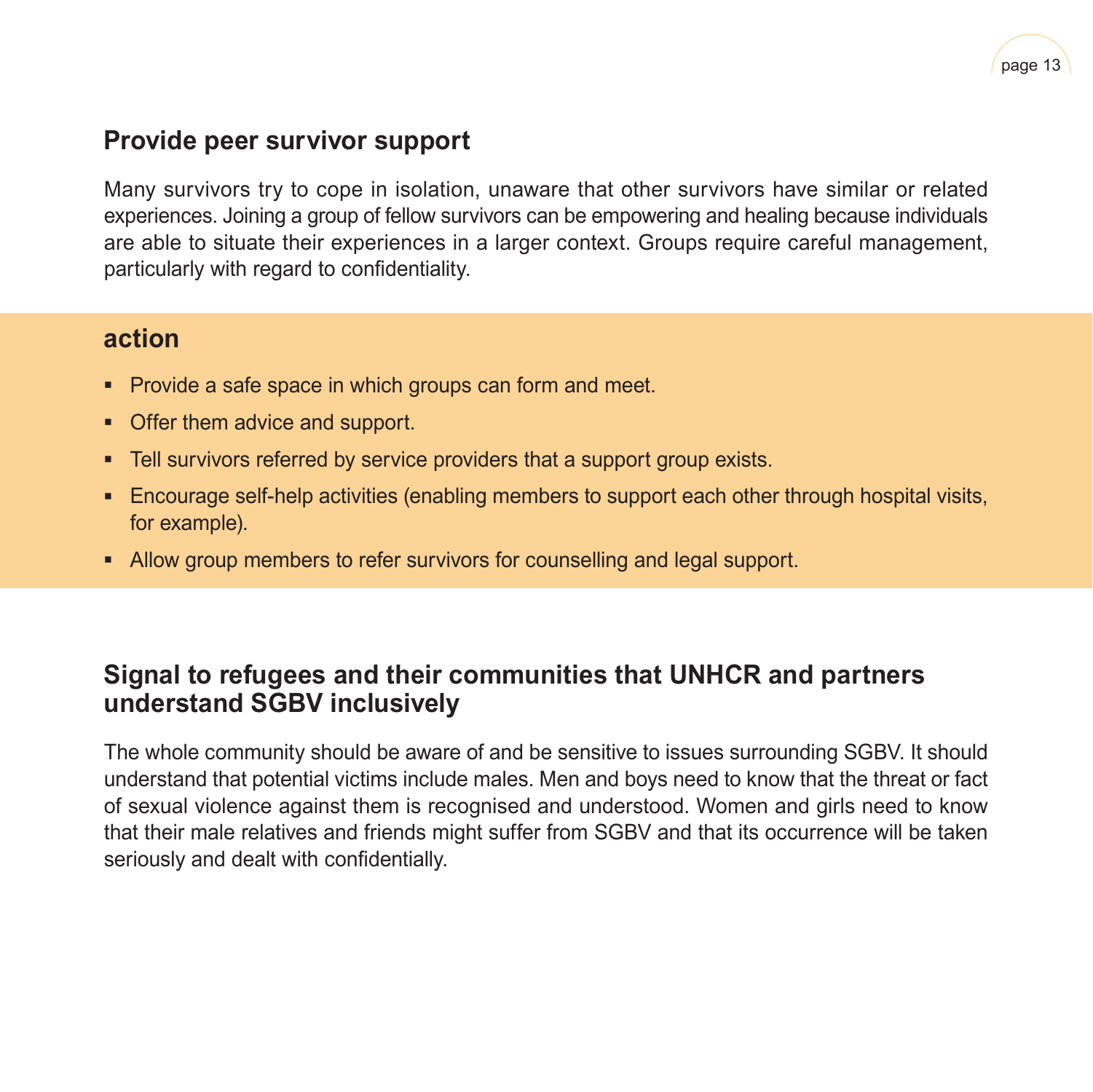#### **action**

- Place posters and leaflets in strategic locations such as waiting rooms, counselling rooms, and meeting spaces. These should:
	- show that men and boys as well as women and girls are potential survivors of sexual violence.
	- list services and contact information for those requiring support.
- Conduct information sessions with refugee groups and their communities explaining the full range of sexual violations, the shared and specific vulnerabilities of women, men, boys and girls, and the range of support services that are available to survivors and their households.
- Assist refugee groups to provide further training in their communities.

## **Establish Standard Operating Procedures (SOPs)**

Establish clear and effective referral systems for providing services that both female and male survivors need. The quality and speed of referrals will improve if they apply clear protocols, in the form of Standard Operating Procedures (SOPs).<sup>15</sup>

### **action**

- **Establish clear protocols or SOPs, agreed by all parties.**
- **Ensure they define and elaborate the role of each sector and the responsibilities of key actors.**
- **Ensure they require consultation with and involvement of the community.**
- **Ensure their implementation is monitored regularly.**
- **Ensure confidentiality.**

<sup>15</sup> Some actors, for example health-care agencies, may have sector-specific SOPs or protocols to deal with particular forms of abuse. In such cases, these should be attached as an annex to the SOPs.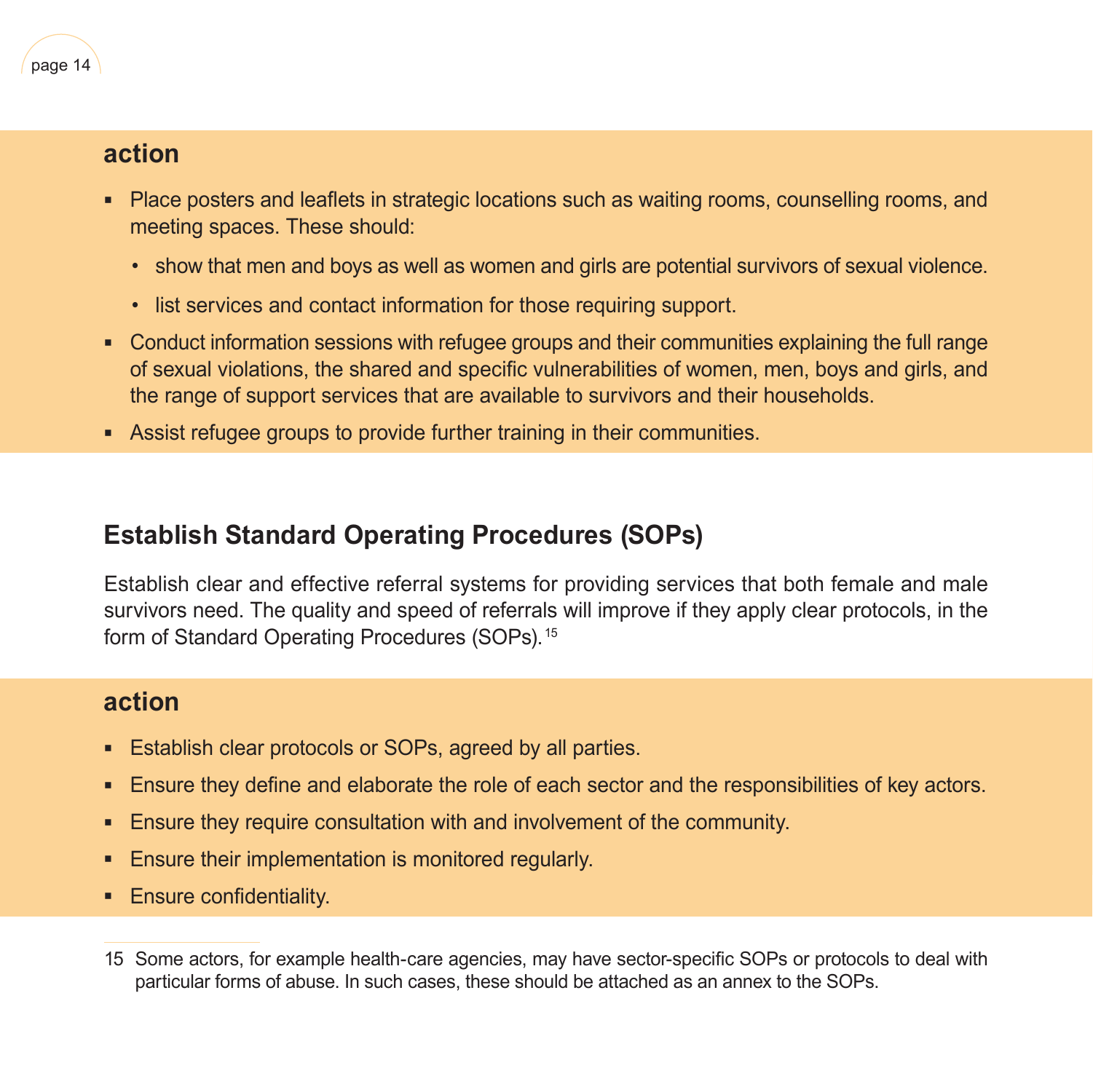

### **Enhance protection for men and boy survivors**

While the most visible impacts of sexual violence are physical and psychological, related protection concerns also need to be addressed.

#### **action**

- Use the Age, Gender and Diversity approach<sup>16</sup> when designing all SGBV protection and response initiatives.
- **Ensure that work with male survivors of SGBV is integrated in all country SGBV Standard** Operating Procedures (SOPs) and related strategies.
- **Ensure that SGBV budgets include funds to support survivors' medical and psychosocial costs,** and their basic needs during recovery (food, shelter).
- **·** Include sexual violence against men and boys in SGBV training of the judiciary, police, prison and detention officials, camp management, staff, partners and others.
- **Identify sympathetic and competent service providers and establish specific referral pathways** to them which, if necessary, should be sex-segregated.
- Ensure that protection and SGBV working groups are aware of SGBV against men and boys and that meeting agendas mainstream the issue.
- Use protection working groups to develop effective referral pathways for all survivors of SGBV, differentiated by sex and age where necessary. Engage with legislators and other relevant policy processes to encourage gender sensitive definitions of rape and sexual violence, including criminalization of male rape.
- Develop partnerships to detect and monitor cases of detention of refugees and asylum-seekers in detention centres and prisons.

<sup>16</sup> As set out in UNHCR's 2011 Age, Gender and Diversity Policy: *Working with people and communities for equality and protection.*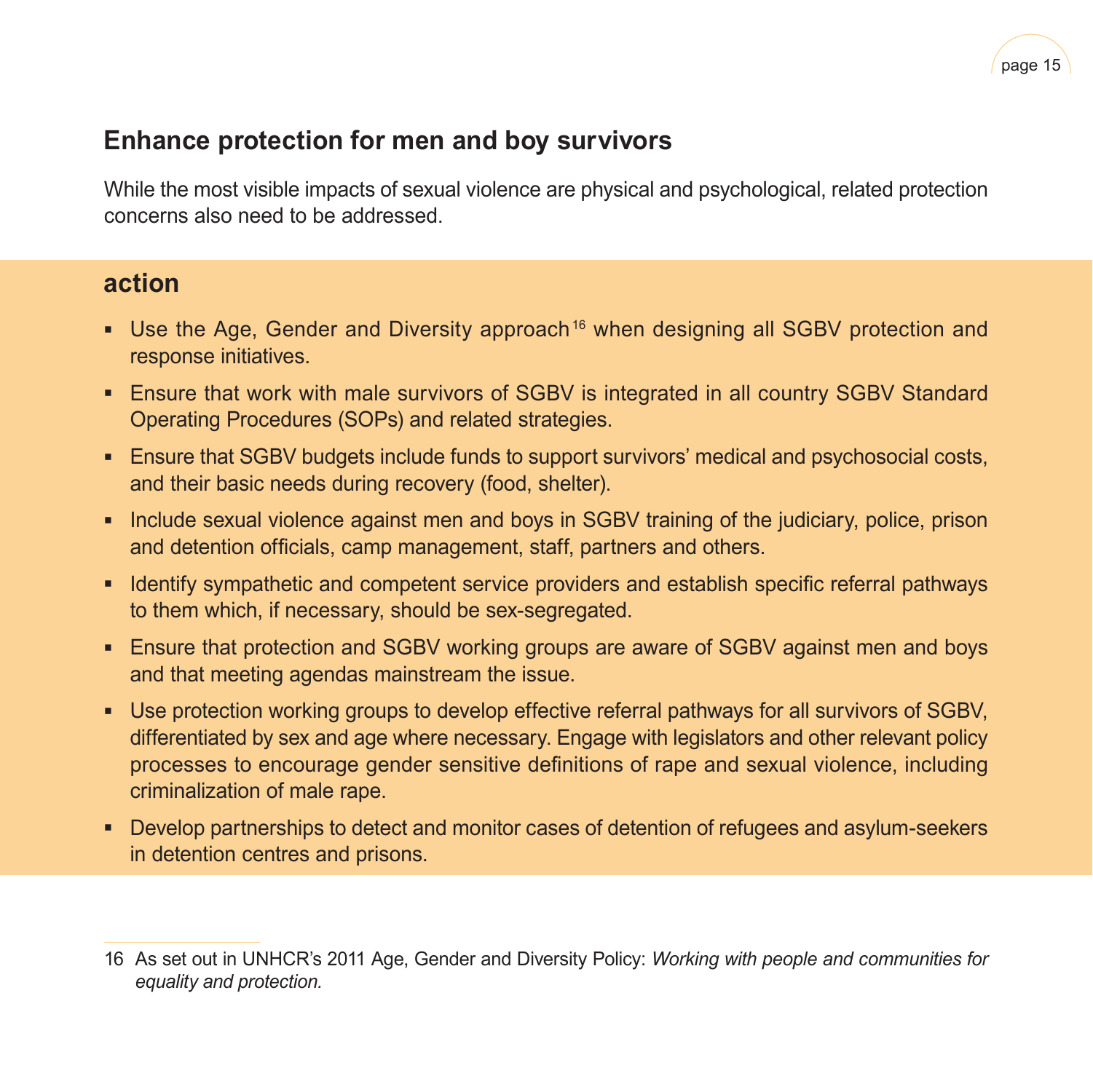## key resources

<span id="page-17-0"></span>page 16

- IASC, *Guidelines for Gender-Based Violence Interventions in Humanitarian Settings: Focusing on Prevention of and Response to Sexual Violence in Emergencies*, Geneva (2005). At: [www.humanitarianinfo.org/IASC/downloaddoc.aspx?docID=4402](http://www.humanitarianinfo.org/IASC/downloaddoc.aspx?docID=4402).
- Rome Statute of the International Criminal Court (1998). At: [http://www.icc-cpi.int/NR/rdonlyres/ADD16852-AEE9-4757-ABE7-](http://www.icc-cpi.int/NR/rdonlyres/ADD16852-AEE9-4757-ABE7-9CDC7CF02886/283503/RomeStatutEng1.pdf)[9CDC7CF02886/283503/RomeStatutEng1.pdf](http://www.icc-cpi.int/NR/rdonlyres/ADD16852-AEE9-4757-ABE7-9CDC7CF02886/283503/RomeStatutEng1.pdf).
- UNHCR, *Operational Protection in Camps and Settlements. A Reference Guide of Good Practices in the Protection of Resources and Other Persons of Concern* (June 2006). At: <http://www.unhcr.org/refworld/docid/44b381994.html>.
- **EXED INDUCA** *Age, Gender & Diversity Policy, working with People and Communities for Equality and Protection* (2011). At: <http://www.unhcr.org/refworld/docid/4def34f6887.html>.
- UNHCR, *Heightened Risk Identification Tool (HRIT)* (2010). At: <http://www.unhcr.org/refworld/docid/4c46c6860.html>.
- **EXED VINHCR,** *Action against Sexual and Gender-Based Violence: An Updated Strategy* (June 2011). At: [http://www.unhcr.org/refworld/docid/4e01ffeb2.html.](http://www.unhcr.org/refworld/docid/4e01ffeb2.html)
- UNHCR, *Sexual and Gender-based Violence Against Refugees, Returnees and Internally Displaced Persons: Guidelines for Prevention and Response* (May 2003). At: <http://www.unhcr.org/refworld/pdfid/3edcd0661.pdf>.
- **WHO, Ethical and Safety Recommendations for Researching, Documenting and Monitoring** *Sexual Violence in Emergencies*, Geneva (2007). At: [http://www.who.int/gender/documents/OMS\\_Ethics&Safety10Aug07.pdf](http://www.who.int/gender/documents/OMS_Ethics&Safety10Aug07.pdf).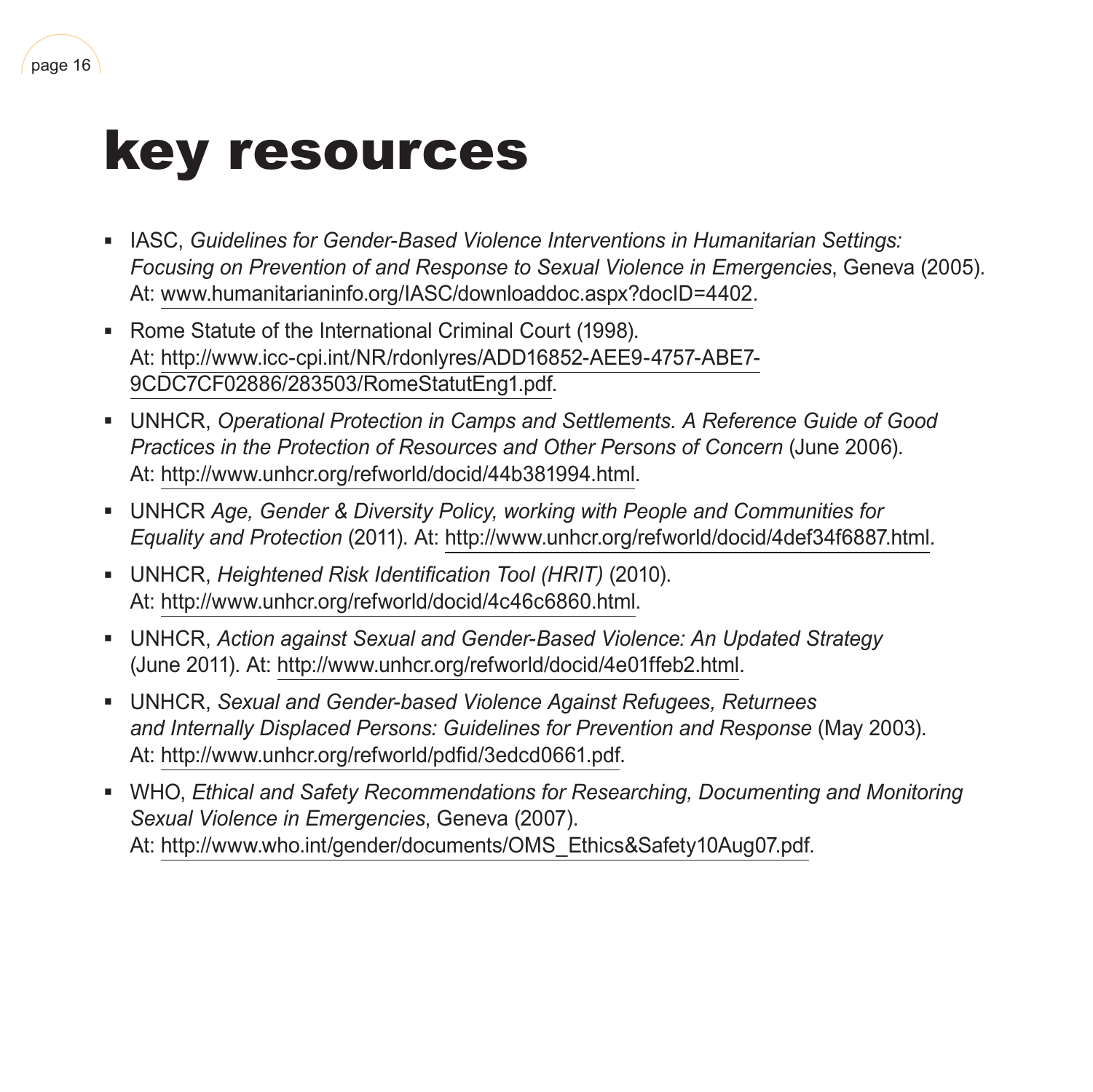## **Websites**

- <http://www.refugeelawproject.org/>
- <http://www.stoprapenow.org>
- <http://www.rhrc.org>
- <http://clinicalcare.rhrc.org/docs/facguide.pdf>